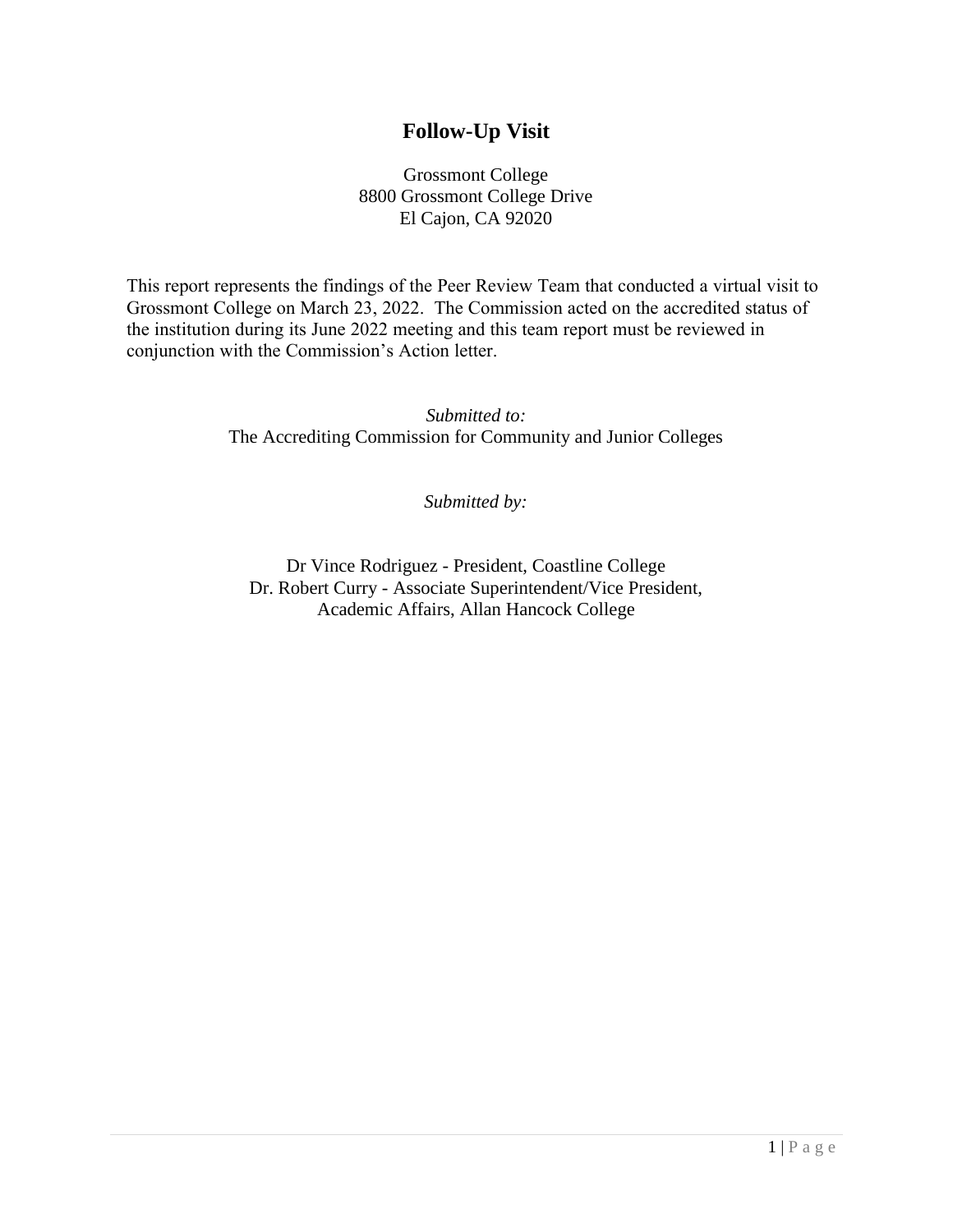| Date:    | April 13, 2022                                                       |
|----------|----------------------------------------------------------------------|
| To:      | Accrediting Commission for Community and Junior Colleges             |
| From:    | Dr. Vince Rodriguez                                                  |
| Subject: | Report of Follow-up Team Report to Grossmont College, March 23, 2022 |

## **Introduction**

The Peer Review Team for Grossmont College completed the Follow-up visit to the College from April 8-9, 2021. At its meeting June 9-11, 2021, the Commission determined continued noncompliance with Standards I.B.2, II.A.3, and II.A.16 (College Compliance Requirement 2) and acted to defer action and require a second Follow-up Report, due no later than March 1, 2022, followed by a visit from a peer review team. Members of the peer review team conducted the second Follow-Up site visit to Grossmont College on March 23, 2022. The purpose of the team visit was to verify that the Follow-up Report prepared by the College was an accurate, thorough examination of the evidence, to determine if the institution has resolved the deficiencies noted in the compliance requirements and now meets Eligibility Requirements, Accreditation Standards, and Commission policies.

The team found that the College had prepared very well for the visit by arranging for meetings with the groups agreed upon earlier with the team chair and by providing relevant evidence and access to courses and Student Learning Outcomes (SLO) data and systems for review. Over the course of the day the team met with the following individuals/groups:

Dr. Denise Whisenhunt, President Dr. Marshall Fulbright, Vice-President, Academic Affairs Dr. Marsha Gable, Vice-President, Student Services Bill McGreevy, Vice-President, Administrative Services Dr. Joan Garcia Ahrens, Accreditation Liaison Officer/Interim Sr. Dean of College Planning & Institutional Effectiveness Dr. Tate Hurvitz, Faculty Accreditation Co-chair Accreditation Steering Committee Members Danielle Feliciano, Planning & Institutional Effectiveness Committee Co-Chair Dr. Pearl Lopez, Academic Senate President Michele Martens, Classified Senate President Felicia Kalker, SLO Coordinator Natalie Ray, SSO Coordinator/Student Services Program Review Coordinator Joyce Fries & Kelly Menck, Academic Program Review Co-chairs Dee Aceves, Faculty Curriculum Co-chair Instructional Deans: Agustin Albarran, Javier Ayala, Shawn Hicks, Nancy Saks, and Eric Klein Student Services Deans: Martha Clavelle, Aaron Starck, Sara Varghese, and Courtney Willis Victoria Rodriguez, Interim Dean, Student Success & Equity Kelly Jackson, Interim Research & Planning Analyst Additional Faculty Members: Liz Barrow, Bonnie Ripley, Roxanne Tuscany, Lara Braff, Adam Deustch, and Gabrielle Gosselin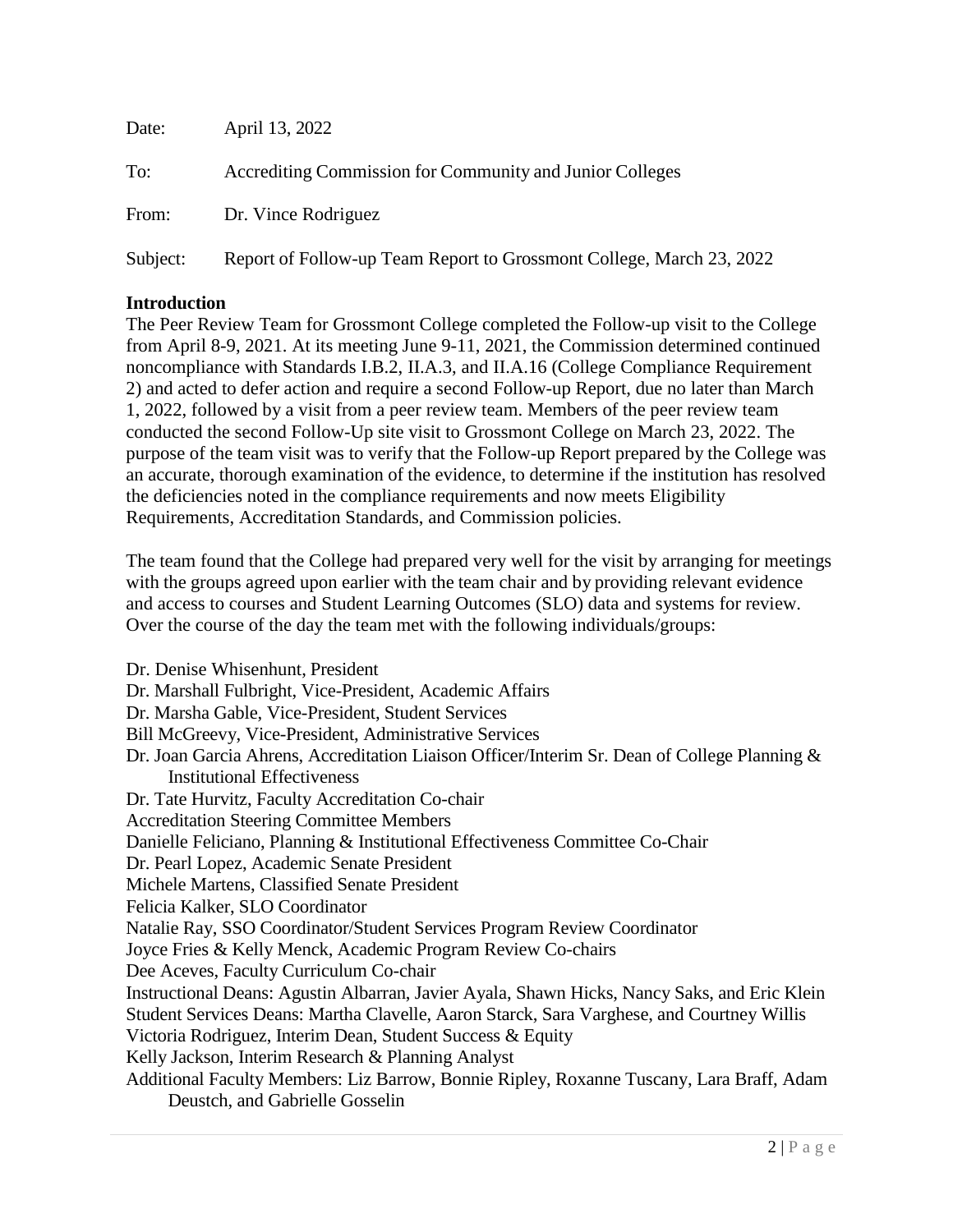Additional Classified Members: Cindy Emerson, Rochelle Weiser, Veronica Rosales, and Kay Watson David Ogul, Interim Director, College & Community Relations

The Follow-Up Report and Visit were expected to document resolution of the following compliance requirements:

1. Continued noncompliance with Standards I.B.2, II.A.3, and II.A.16 (College Compliance Requirement 2). In order to meet the standards, the Commission requires that the College fully implement the assessment, collection, and use of student learning outcomes for all courses, programs, and units (I.B.2, II.A.3, II.A.16).

## **Team Analysis of College Responses to the 2021 compliance requirements**

#### *Findings and Evidence:*

The Team met with and interviewed the College President, Vice Presidents, Accreditation Liaison Officer, Faculty Accreditation Co-chair, Accreditation Steering Committee, Planning & Institutional Effectiveness Committee, and other members of the College. The Team found that Grossmont College fully implemented the assessment, collection, and use of student learning outcomes for all courses, programs, and units. Furthermore, the College is using student learning outcomes data for continuous improvements across all divisions of the college.

#### Academic Affairs

The college created timelines for the assessment and review of SLO data for the purposes of continuing improvement. All academic programs completed course SLO collection in fall 2021. Using the Course SLO Results Entry Form, departments provide SLO data that includes the semester, summary of results, reflections from the department, and recommendations for changes based on the analysis. Program SLO data was collected for all departments in spring 2022, and Program Assessment Plans submitted for each department. The Annual Unit Planning Report allows for analysis of outcomes data and progress on department goals. Furthermore, all instructional programs are scheduled to complete comprehensive program reviews on a six-year cycle.

#### Student Services

The Student Services Division has a timeline which includes annual, three-year, and six-year components for Student Service Outcomes/Service Area Outcomes (SSO/SAO). All student services programs are required to complete an annual review. In fall 2021, SSO/SAO data was collected for all student services departments. Programs scheduled for a three-year review provide information related to their goals, outcomes, and processes. Programs providing their comprehensive six-year review are required to submit a report and presentation to the Student Services Program Review (SSPR) committee.

#### Administrative Services

Service Area Outcomes (SAO) have been developed for each Administrative Services Department, and assessments data for SAOs are collected through surveys. The Annual Unit